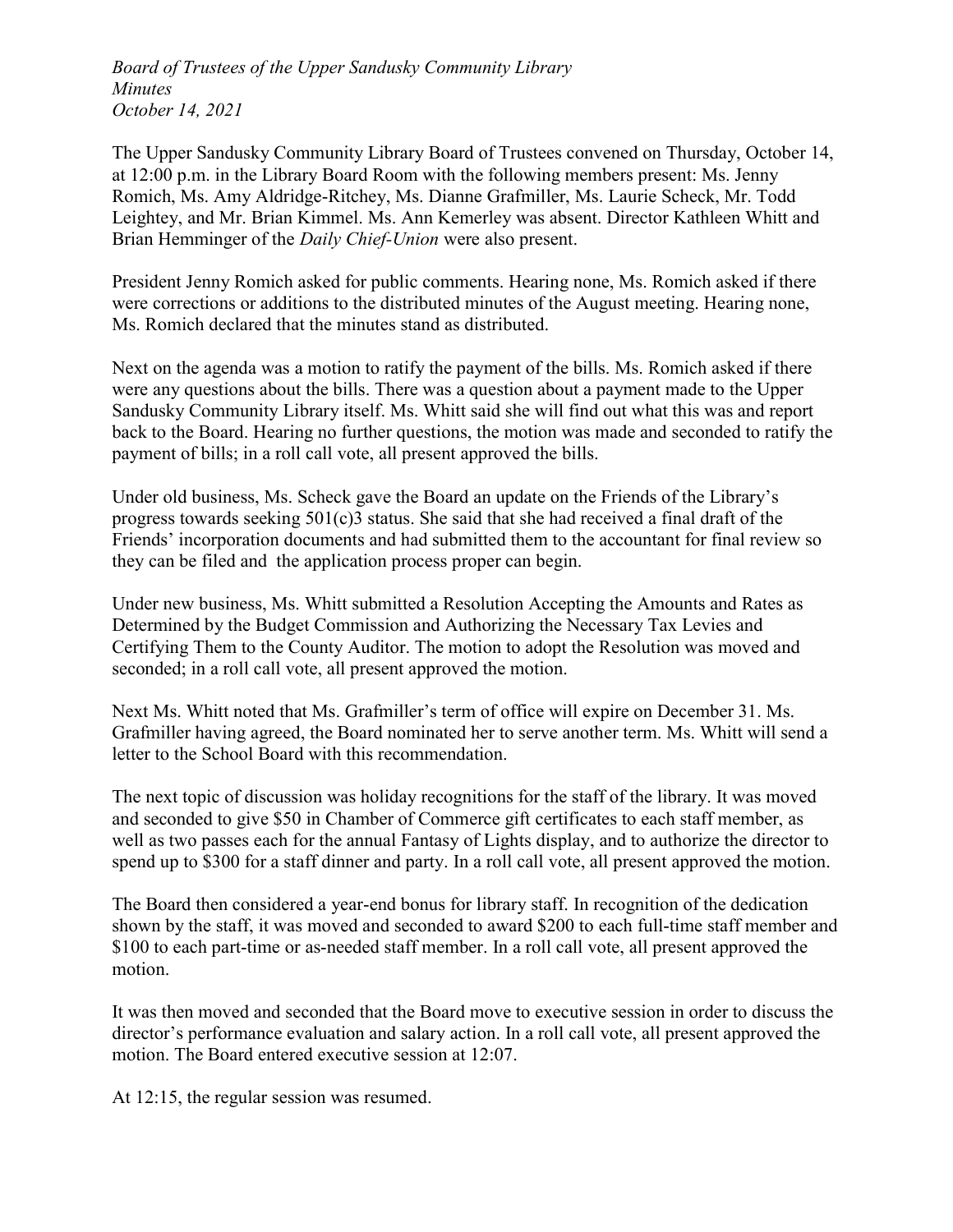Board of Trustees of the Upper Sandusky Community Library Minutes October 14, 2021

The Board then addressed the director's performance evaluation and salary. They thanked Ms. Whitt for her hard work and recognized the difficulties facing her over the past two years. It was moved and seconded that the director's salary be increased by 3.75%, to be effective November 13, 2021 (the beginning of the first pay period after the anniversary date of November 1); in a roll call vote, all present approved the motion.

The last item on the agenda was the date of the November regular meeting of the Board. The second Thursday of the month will be November 11, which is Veteran's Day. It was moved and seconded to move the meeting to 12 noon on Monday, November 8. All present approved the motion.

In the Director's Report, Ms. Whitt reported that:

- 1. State revenues continue to exceed expectations. According to the Office of Budget and Management (OBM), the state's September 2021 General Revenue Fund (GRF) tax receipts came in \$94 million or 4.5% above estimate. The Ohio Department of Taxation (ODT) posted the October 2021 Public Library Fund (PLF) distribution of \$38,142,303, which is \$8.53 million (+ 28.79%) above ODT's original estimate that was issued in July 2020. The PLF Calendar Year (CY) 2021 year-to-date total is \$387,017,969.
- 2. The Wyandot County Budget Commission has set the following distributions of 2022 Public Library Funds:

| Dorcas Carey Public Library             | 36.00% | \$297,123.12 |
|-----------------------------------------|--------|--------------|
| Forest-Jackson Public Library           | 6.61%  | 54,555.11    |
| Mohawk Community Library                | 21.39% | 176,540.65   |
| <b>Upper Sandusky Community Library</b> | 36.00% | 297, 123. 12 |

The figures are based on the State distribution estimate of \$825,342.00 for Wyandot County. The percentages are the same as in recent years. The Budget Commission encourages "all library boards to engage in conversation to develop a mutually acceptable formula for future distributions of Public Library Funds."

- 3. We have been awarded a grant from the Wyandot County Community Foundation in the amount of \$1329.05 for a 3D printer for programming and education. The award presentation will be on Friday, October 15.
- 4. We have also received a grant of \$205.05 from the Columbus Foundation's David H. and Mary Lois Stansbery Endowment Fund for media and programming to promote the study of science, history and philosophy.
- 5. SB Mechanical began installation of the new Building Automation System on September 2, and was largely finished by Sept 15. There are a few issues with the HVAC system (boilers, etc.) that need to be addressed before they can make sure everything is working properly.
- 6. On September 30, we held a Homeschool and Teachers' Open House featuring books, realia (Adventure Central games and toys) and electronic resources which might be of use for teachers and homeschoolers. The event was well-planned and organized, but unfortunately no one from the community came. I had been hoping we could use this to build our support for these library users, but at this point it is hard to identify any needs they might have that we can help with.